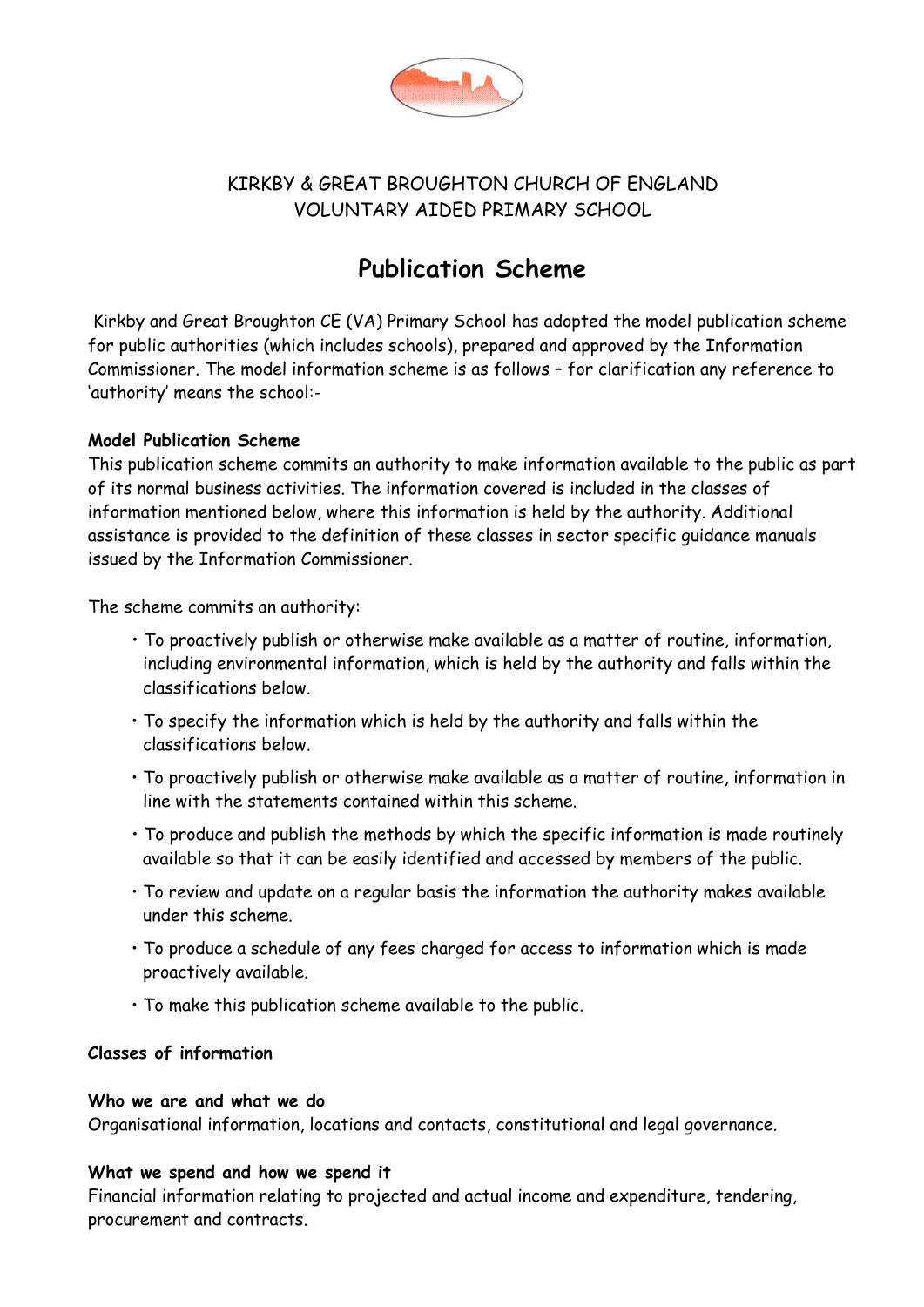# **What our priorities are and how we are doing**

Strategy and performance information, plans, assessments, inspections and reviews.

#### **How we make decisions**

Policy proposals and decisions. Decision making processes, internal criteria and procedures, consultations.

### **Our policies and procedures**

Current written protocols for delivering our functions and responsibilities.

# **Lists and Registers**

Information held in registers required by law and other lists and registers relating to the functions of the authority.

#### **The services we offer**

Advice and guidance, booklets and leaflets, transactions and media releases. A description of the services offered.

The classes of information will not generally include:

- Information the disclosure of which is prevented by law, or exempt under the Freedom of Information Act, or is otherwise properly considered to be protected from disclosure.
- Information in draft form.
- Information that is no longer readily available as it is contained in files that have been placed in archive storage, or is difficult to access for similar reasons.

# **The method by which information published under this scheme will be made available**

The authority will indicate clearly to the public what information is covered by this scheme and how it can be obtained.

Where it is within the capability of a public authority, information will be provided on a website. Where it is impracticable to make information available on a website or when an individual does not wish to access the information by the website, a public authority will indicate how information can be obtained by other means and provide it by those means.

In exceptional circumstances some information may be available only by viewing in person. Where this manner is specified, contact details will be provided. An appointment to view the information will be arranged within a reasonable timescale.

Information will be provided in the language in which it is held or in such other language that is legally required. Where an authority is legally required to translate any information, it will do so.

Obligations under disability and discrimination legislation and any other legislation to provide information in other forms and formats will be adhered to when providing information in accordance with this scheme.

# **Charges which may be made for information published under this scheme**

The purpose of this scheme is to make the maximum amount of information readily available at minimum inconvenience and cost to the public. Charges made by the authority for routinely published material will be justified and transparent and kept to a minimum.